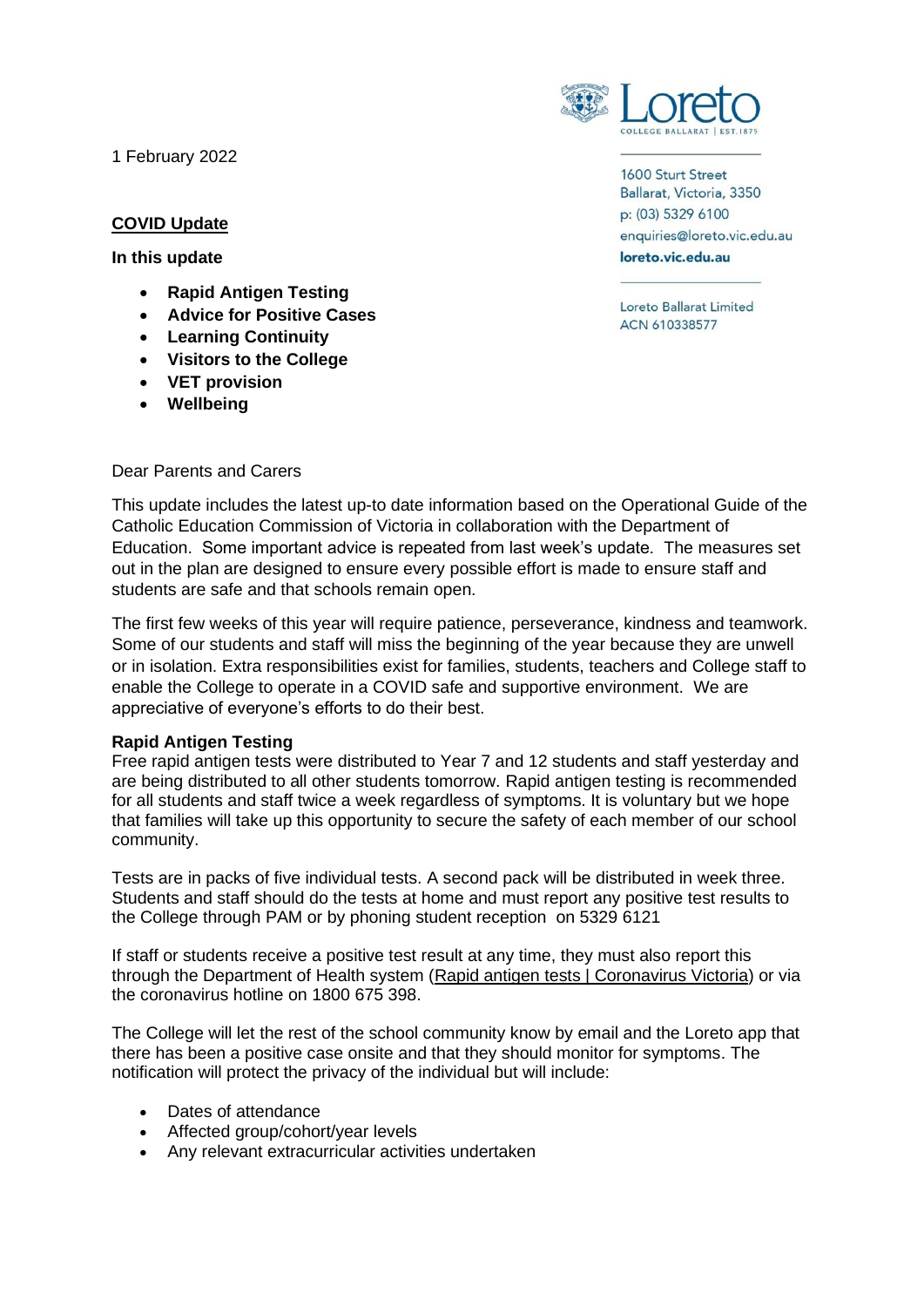The notification may be provided to only the affected group/cohort/year level or we may notify the whole school community depending on the circumstances and the risks.

# **Advice for Positive Cases**

All students and staff who return a positive result from a rapid antigen test should also follow the latest government health advice at [https://www.coronavirus.vic.gov.au/rapid-antigen](https://www.coronavirus.vic.gov.au/rapid-antigen-tests)[tests.](https://www.coronavirus.vic.gov.au/rapid-antigen-tests)

Information about how to do a test, including a how-to video translated into 33 languages, is available [online.](https://www.coronavirus.vic.gov.au/rapid-antigen-testing-schools)

## **Students who report a positive result must isolate for seven days and not attend school during that period.**

Where a student is a household contact of a positive case **(that is, they have spent more than four hours with someone who has COVID-19 inside a house, accommodation, or care facility**) they must inform the school and isolate for seven days and not attend school during that period.

Staff and students **must not return to school** while they remain symptomatic, unless it is known that their symptoms are caused by an underlying health condition or medication.

Students who are required to isolate or quarantine will be supported by the school in the same way as students with an extended absence due to illness or injury, with learning materials provided. The level of support will depend on the capacity of the school to support continued learning and the number of staff available to do so. Our school is not able to provide a full remote learning programs in these circumstances.

# **What to do in the event of a COVID-19 exposure or a positive result?**

### **A student tests positive to COVID19, either through RA test or PCR test**

- Isolate at home for 7 days (inclusive of weekends) and do not attend school during this period.
- Inform the school, that they have tested positive to COVID-19.
- A negative test is not required to return to school following completion of 7 days of isolation.
- Follow the Checklist for COVID cases located at: <https://www.coronavirus.vic.gov.au/checklist-cases>

# **A student is a household contact to a positive COVID-19 case:**

- You have spent more than four hours with someone who has COVID-19 inside a house, accommodation, or care facility.
- Follow the Checklist for COVID contacts. <https://www.coronavirus.vic.gov.au/checklist-cases>
- **Student must quarantine for 7 days** (inclusive of weekends) and **must not attend school** during this period.
- Contact at school is not included in this definition, unless contact has occurred in a school based residential setting, e.g. school camp or boarding school.

# **A student has been in contact with a case of COVID-19 at school:**

• If **asymptomatic**, students should continue to attend school and monitor for symptoms.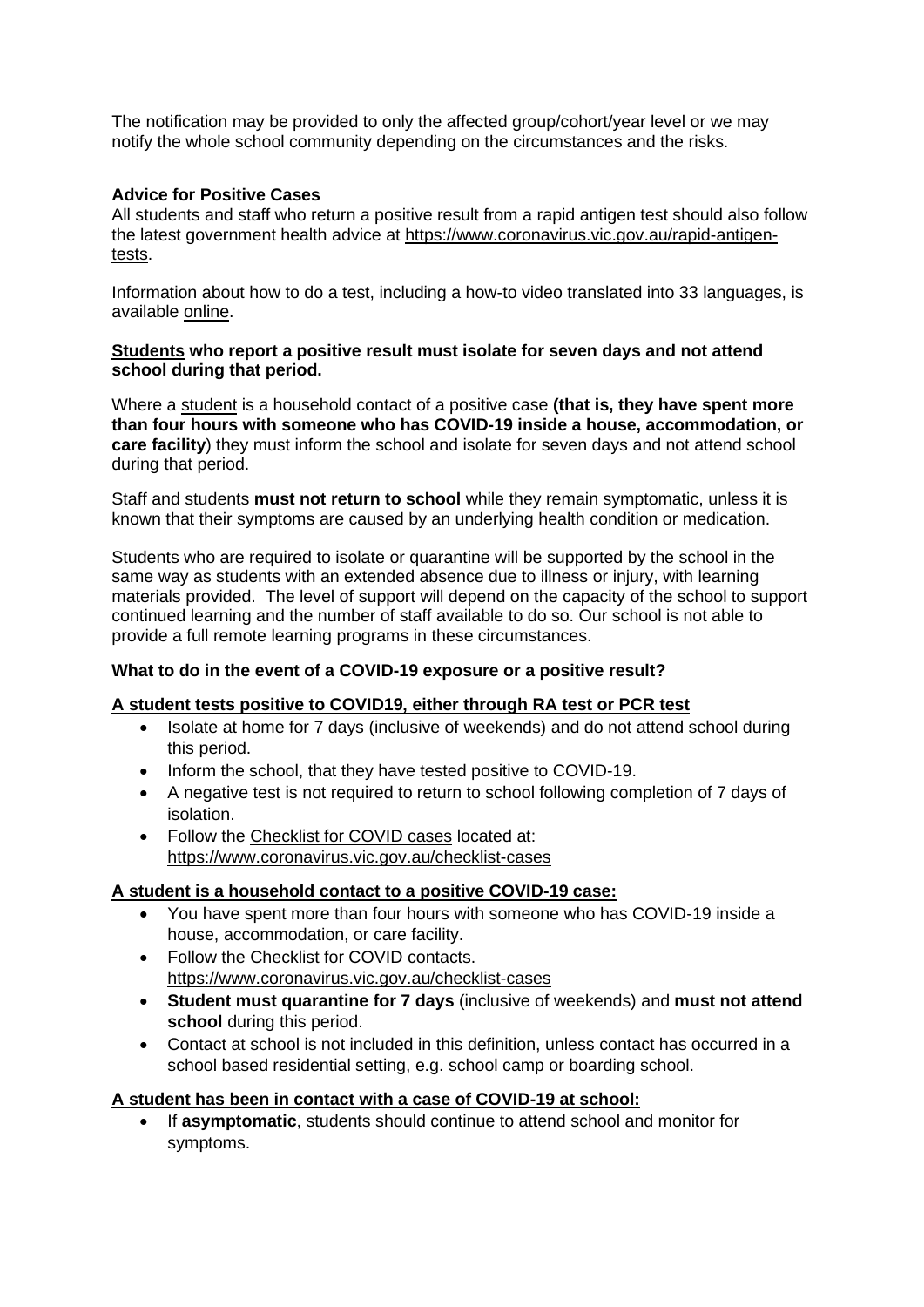- If **symptomatic**, all students must stay or return home, take a rapid antigen test, or get a PCR test if a rapid antigen testing kit is unavailable.
- On receipt of a negative test result, and if well enough, the student can return to school. If students are too unwell to attend school, usual leave/absence policies apply.

Follow the Checklist for COVID contacts.<https://www.coronavirus.vic.gov.au/checklist-cases>

# **Learning Continuity**

Our school community is deeply committed to providing learning continuity, and ensuring that each child and young person has the best possible learning experience in 2022. We have a range of contingencies in place if members of our staff team contract COVID or are required to isolate as household contacts. We do anticipate that maintaining a full roster of staff may be a challenging issue over the coming weeks and we want families to be aware that we may need to ask particular year levels to stay home on a rotational basis so that we can provide an adequate duty of care and quality learning onsite. This may occur on relatively short notice. Any decision to cancel school or move to home-based learning will be after we have exhausted our other staffing options including, but not limited to,

- Drawing on our regular pool of committed and professional pool of casual relief teachers
- Utilising non-classroom teachers and school leaders redeployed into the classroom on some occasions
- Reducing school activities that draw teachers away from the classroom, such as professional learning programs and co-curricular activities
- Work with neighbouring schools to address staffing concerns
- Working with part time staff to extend their available hours where possible.

Any decision to cancel school or move students to home based learning for particular grades and or year levels will be as a last resort. This would be rotated to avoid the same groups having their learning impacted.

# **Parents and Visitors coming onsite**

We appreciate the start of the school year is a challenging time regarding parents and carers coming onsite. In the early weeks of this year we are limiting parents, cares and visitors who enter school buildings to reduce the risk of transmission. The school is aware of the challenges that the current restrictions impose and is required to observe the following requirements.

# **Face Masks**

Face masks have proved an effective protection in previous outbreaks and are again a key protection. We ask that parents/carers discuss with their child the importance of wearing a mask and taking responsibility for their own mask wearing:

- All students must wear a face mask indoors at school, unless a lawful exception applies. Students must wear face masks even if vaccinated. Students are not required to wear masks outside.
- Everyone over eight years old must wear a face mask when travelling to and from school on public transport, taxis or ride share vehicles.
- School staff must wear a face mask in all indoor settings, except where removal of a face mask is necessary for effective communication or teaching.
- Visitors to schools aged eight and above must wear a face mask in all indoor spaces, unless a lawful exception applies.